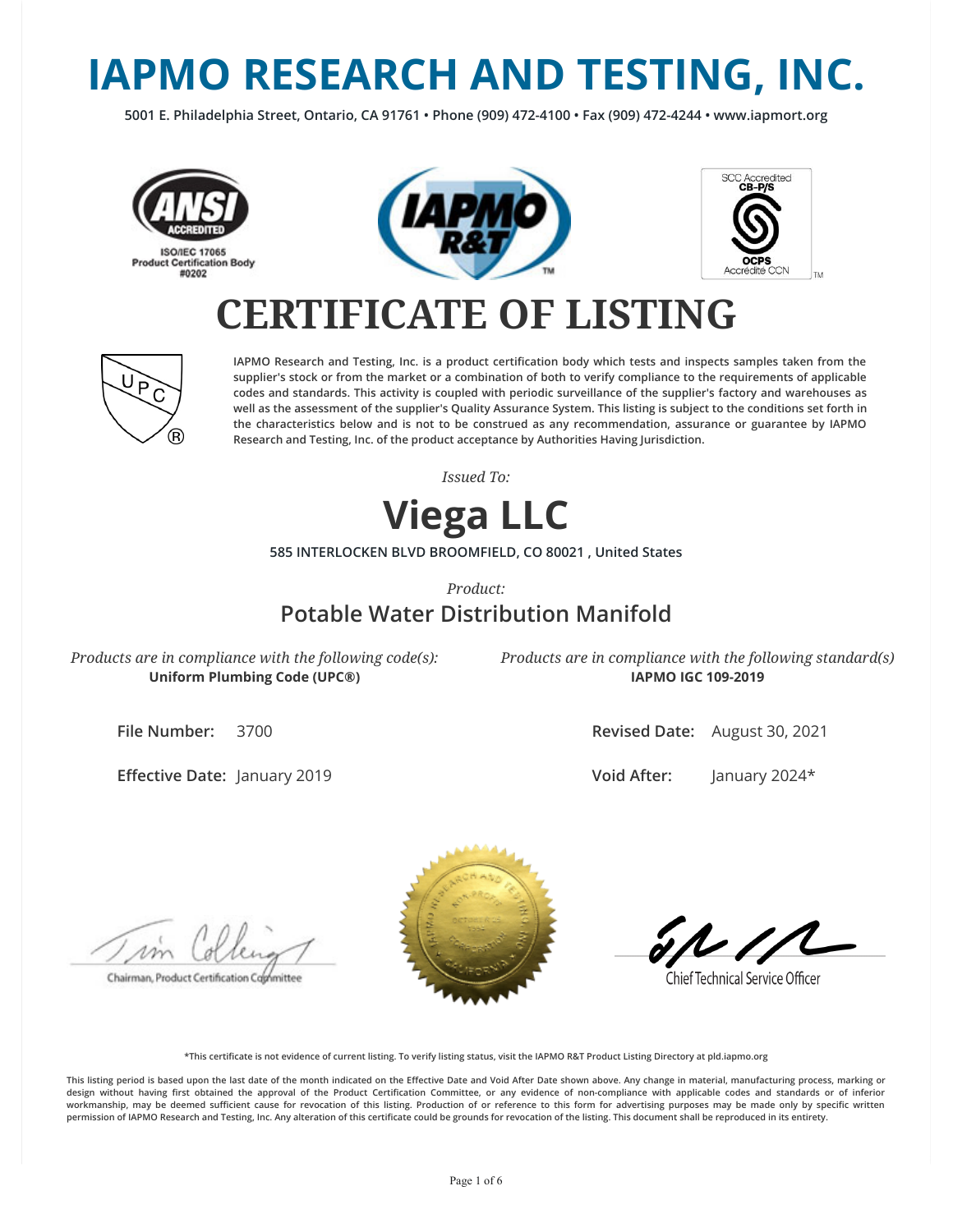

**Product:** Potable Water Distribution Manifold **Void After:** January 2024

**Issued To:** Viega LLC **E**ffective Date: January 2019 **File Number:** 3700 **Revised Date:** August 30, 2021

This certificate is not evidence of current listing.To verify listing status, visit the IAPMO R&T Product Listing Directory at pld.iapmo.org

#### **Identification:**

For manifolds using integral flexible connectors, the units shall contain installation instructions specifying which type of flexible connector shall be used for which application as specified in table 1. The manifold shall be marked with the manufacturer's name or trademark, and the UPC® certification mark. Manifolds or their packaging shall be marked with the model number.

#### **Characteristics:**

Manifold intended for hot and cold potable water distribution systems. To be installed in accordance with the manufacturer's instruction and the requirements of the latest edition of the Uniform Plumbing Code.

Products listed on this certificate have been tested by an IAPMO R&T recognized laboratory. This recognition has been granted based upon the laboratory's compliance to the applicable requirements of ISO/IEC 17025.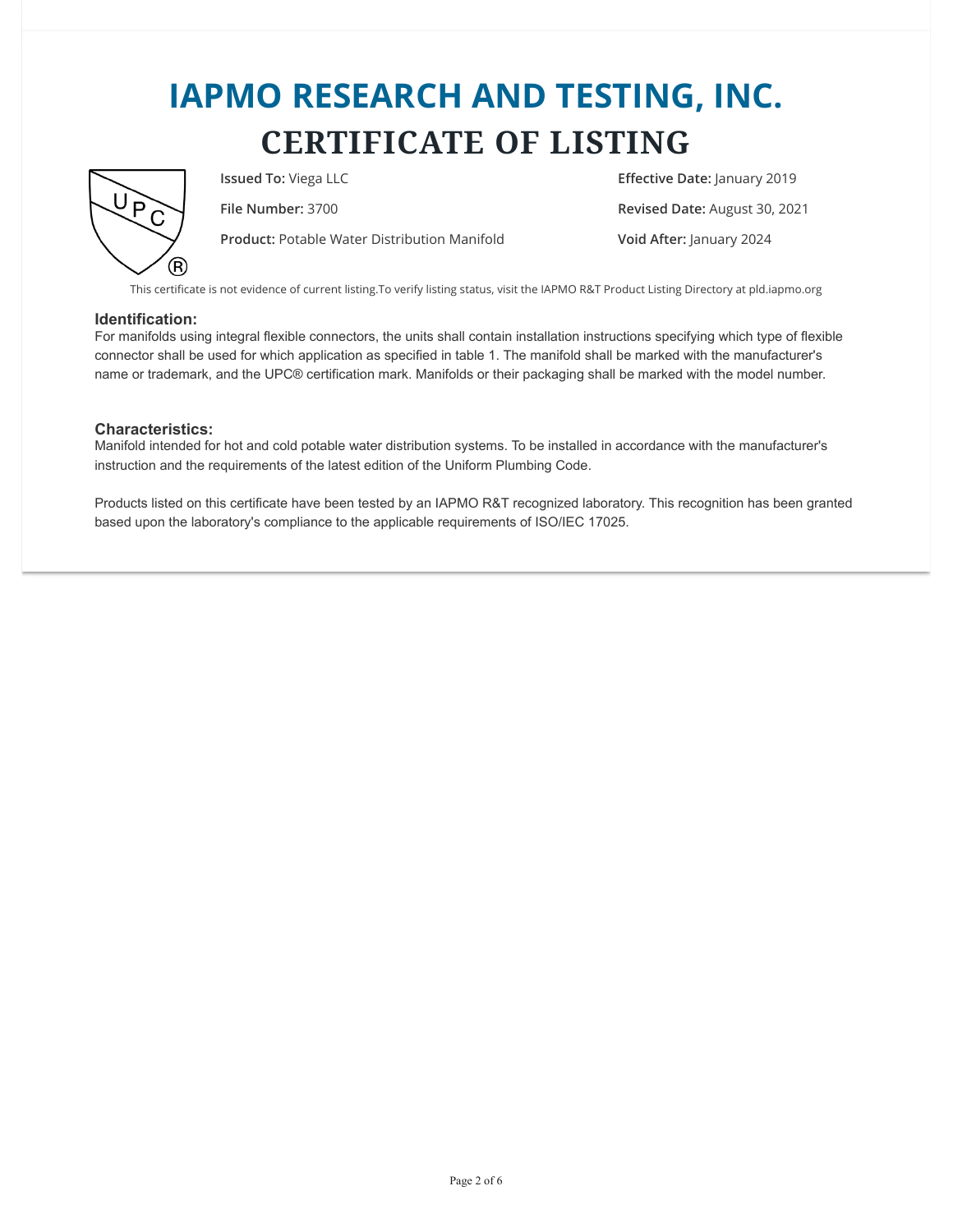

**Product:** Potable Water Distribution Manifold **Void After:** January 2024

**Issued To:** Viega LLC **Internal Contract Contract Contract Contract Contract Contract Contract Contract Contract Contract Contract Contract Contract Contract Contract Contract Contract Contract Contract Contract Contract File Number:** 3700 **Revised Date:** August 30, 2021

This certificate is not evidence of current listing.To verify listing status, visit the IAPMO R&T Product Listing Directory at pld.iapmo.org

### **Models**

#### **PEX Press Polymer ManaBloc**

| <b>Model Number</b> | <b>Description</b>                                                                             |
|---------------------|------------------------------------------------------------------------------------------------|
| 49142               | PEX Press Polymer ManaBloc, 3/8" (6 hot, 8 cold) - 14 Ports                                    |
| 49143               | PEX Press Polymer ManaBloc, 1/2" (6 hot, 8 cold) - 14 Ports                                    |
| 49183               | PEX Press Polymer ManaBloc, 1/2" (8 hot, 10 cold) - 18 Ports                                   |
| 49243               | PEX Press Polymer ManaBloc, 1/2" (9 hot, 15 cold) - 24 Ports                                   |
| 49303               | PEX Press Polymer ManaBloc, 1/2" (12 hot, 18 cold) - 30 Ports                                  |
| 49363               | PEX Press Polymer ManaBloc, 1/2" (14 hot, 22 cold) - 36 Ports                                  |
| 49186               | PEX Press Polymer Combination ManaBloc, 3/8" (6 hot, 7 cold) x 1/2" (2 hot, 3 cold) -18 Ports  |
| 49246               | PEX Press Polymer Combination ManaBloc, 3/8" (7 hot, 11 cold) x 1/2" (2 hot, 4 cold)-24 Ports  |
| 49306               | PEX Press Polymer Combination ManaBloc, 3/8" (10 hot, 12 cold) x 1/2" (2 hot, 6 cold)-30 Ports |
| 49366               | PEX Press Polymer Combination ManaBloc, 3/8" (11 hot, 15 cold) x 1/2" (3 hot, 7 cold)-36 Ports |

#### **PEX Press Polymer MiniBloc**

| <b>Model Number</b> | <b>Description</b>                                                           |
|---------------------|------------------------------------------------------------------------------|
| 49033               | PEX Press Polymer MiniBloc, 1/2" - 3 Ports                                   |
| 49043               | PEX Press Polymer MiniBloc, 1/2" - 4 Ports                                   |
| 49063               | PEX Press Polymer MiniBloc, 1/2" - 6 Ports                                   |
| 49083               | PEX Press Polymer MiniBloc, 1/2" - 8 Ports                                   |
| 49453               | PEX Press Polymer Dual Temperature MiniBloc, 1/2" (2 hot, 3 cold) - 5 Ports  |
| 49473               | PEX Press Polymer Dual Temperature MiniBloc, 1/2" (3 hot, 4 cold) - 7 Ports  |
| 49410               | PEX Press Polymer Dual Temperature MiniBloc, 1/2" (4 hot, 6 cold) - 10 Ports |

#### **PEX Crimp PolyAlloy ManaBloc**

| <b>Model Number</b> | <b>Description</b>                                            |
|---------------------|---------------------------------------------------------------|
| 50142               | PEX Crimp PolyAlloy ManaBloc, 3/8" (6 hot, 8 cold) - 14 Ports |
| 50143               | PEX Crimp PolyAlloy ManaBloc, 1/2" (6 hot, 8 cold) - 14 Ports |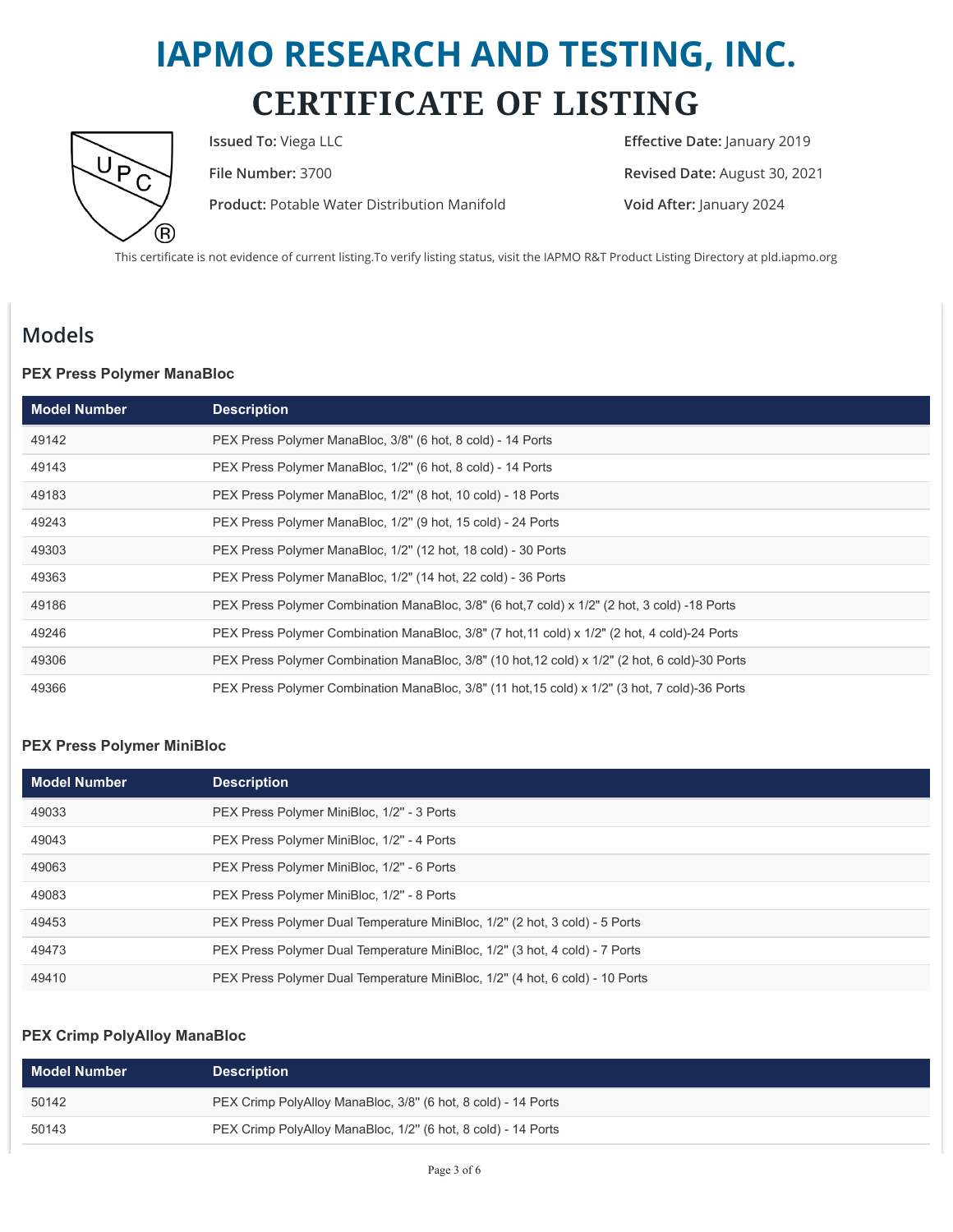

**Product:** Potable Water Distribution Manifold **Void After:** January 2024

**Issued To:** Viega LLC **Internal Contract Contract Contract Contract Contract Contract Contract Contract Contract Contract Contract Contract Contract Contract Contract Contract Contract Contract Contract Contract Contract File Number:** 3700 **Revised Date:** August 30, 2021

This certificate is not evidence of current listing.To verify listing status, visit the IAPMO R&T Product Listing Directory at pld.iapmo.org

| <b>Model Number</b> | <b>Description</b>                                                                              |
|---------------------|-------------------------------------------------------------------------------------------------|
| 50243               | PEX Crimp PolyAlloy ManaBloc, 1/2" (9 hot, 15 cold) - 24 Ports                                  |
| 50303               | PEX Crimp PolyAlloy ManaBloc, 1/2" (12 hot, 18 cold) - 30 Ports                                 |
| 50363               | PEX Crimp PolyAlloy ManaBloc, 1/2" (14 hot, 22 cold) - 36 Ports                                 |
| 51618               | PEX Crimp PolyAlloy Combination ManaBloc, 3/8" (6 hot, 7 cold) & 1/2" (2 hot, 3 cold)-18 Ports  |
| 50624               | PEX Crimp PolyAlloy Combination ManaBloc, 3/8" (7 hot, 11 cold) & 1/2" (2 hot, 4 cold)-24 Ports |
| 50630               | PEX Crimp PolyAlloy Combination ManaBloc, 3/8" (10 hot, 12 cold)& 1/2" (2 hot, 6 cold)-30 Ports |
| 50636               | PEX Crimp PolyAlloy Combination ManaBloc, 3/8" (11 hot, 15 cold)& 1/2" (3 hot, 7 cold)-36 Ports |
| 50244               | PEX Crimp PolyAlloy ManaBloc, 12 port, 3/8", 6 h, 6 c                                           |
| 50245               | PEX Crimp PolyAlloy ManaBloc, 18 port, 3/8", 8 h, 10 c                                          |
| 50247               | PEX Crimp PolyAlloy ManaBloc, 24 port, 3/8", 9 h 15 c                                           |
| 50248               | PEX Crimp PolyAlloy ManaBloc, 30 port, 3/8" 12 h, 18 c                                          |
| 50249               | PEX Crimp PolyAlloy ManaBloc, 36 port, 3/8", 14h, 22 c                                          |
| 50250               | PEX Crimp PolyAlloy ManaBloc, 18 port, 1/2", 8 h, 10 c                                          |

#### **PEX Crimp PolyAlloy MiniBloc**

| <b>Model Number</b> | <b>Description</b>                                                             |
|---------------------|--------------------------------------------------------------------------------|
| 50033               | PEX Crimp PolyAlloy MiniBloc, 1/2" - 3 Ports                                   |
| 50043               | PEX Crimp PolyAlloy MiniBloc, 1/2" - 4 Ports                                   |
| 50063               | PEX Crimp PolyAlloy MiniBloc, 1/2" - 6 Ports                                   |
| 50083               | PEX Crimp PolyAlloy MiniBloc, 1/2" - 8 Ports                                   |
| 51063               | PEX Crimp PolyAlloy Dual Temperature MiniBloc, 1/2" (2 hot, 3 cold) - 5 Ports  |
| 51073               | PEX Crimp PolyAlloy Dual Temperature MiniBloc, 1/2" (3 hot, 4 cold) - 7 Ports  |
| 51003               | PEX Crimp PolyAlloy Dual Temperature MiniBloc, 1/2" (4 hot, 6 cold) - 10 Ports |
| 50021               | PEX Crimp PolyAlloy MiniBloc, 4 port, 3/8", all cold                           |
| 50022               | PEX Crimp PolyAlloy MiniBloc, 6 port, 3/8", all cold                           |
| 50024               | PEX Crimp PolyAlloy MiniBloc, 8 port, 3/8", all cold                           |

**PEX Compression ManaBloc**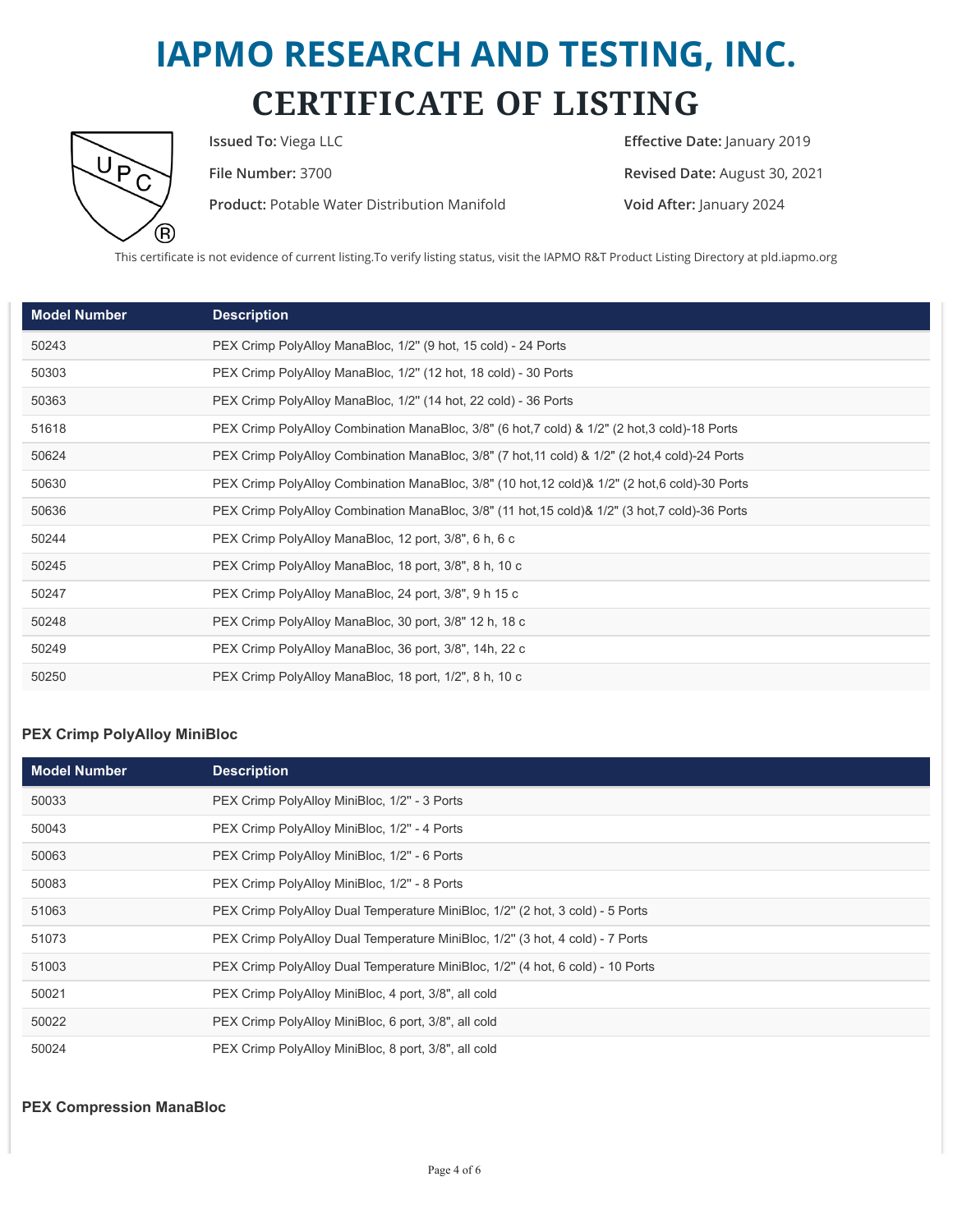

**Product:** Potable Water Distribution Manifold **Void After:** January 2024

**Issued To:** Viega LLC **Intervalse Contract Contract Contract Contract Contract Contract Contract Contract Contract Contract Contract Contract Contract Contract Contract Contract Contract Contract Contract Contract Contrac File Number:** 3700 **Revised Date:** August 30, 2021

This certificate is not evidence of current listing.To verify listing status, visit the IAPMO R&T Product Listing Directory at pld.iapmo.org

| <b>Model Number</b> | <b>Description</b>                                                                          |
|---------------------|---------------------------------------------------------------------------------------------|
| 36142               | ManaBloc - Compression, 3/8" (6 hot, 8 cold) - 14 Ports                                     |
| 36182               | ManaBloc - Compression, 3/8" (8 hot, 10 cold) - 18 Ports                                    |
| 36242               | ManaBloc - Compression, 3/8" (9 hot, 15 cold) - 24 Ports                                    |
| 36302               | ManaBloc - Compression, 3/8" (12 hot, 18 cold) - 30 Ports                                   |
| 36362               | ManaBloc - Compression, 3/8" (14 hot, 22 cold) - 36 Ports                                   |
| 36144               | ManaBloc - Compression, 1/2" (6 hot, 8 cold) - 14 Ports                                     |
| 36183               | ManaBloc - Compression, 1/2" (8 hot, 10 cold) - 18 Ports                                    |
| 36243               | ManaBloc - Compression, 1/2" (9 hot, 15 cold) - 24 Ports                                    |
| 36303               | ManaBloc - Compression, 1/2" (12 hot, 18 cold) - 30 Ports                                   |
| 36363               | ManaBloc - Compression, 1/2" (14 hot, 22 cold) - 36 Ports                                   |
| 36624               | ManaBloc - Compression Combination, 3/8" (7 hot, 11 cold) & 1/2" (2 hot, 4 cold) - 24 Ports |
| 36630               | ManaBloc - Compression Combination, 3/8" (10 hot, 12 cold) & 1/2" (2 hot, 6 cold)-30 Ports  |
| 36636               | ManaBloc - Compression Combination, 3/8" (11 hot, 15 cold) & 1/2" (3 hot, 7 cold)-36 Ports  |

#### **PEX Compression MiniBloc**

| <b>Model Number</b> | <b>Description</b>                   |
|---------------------|--------------------------------------|
| 36032               | MiniBloc-Compression, 3/8" - 3 Ports |
| 36042               | MiniBloc-Compression, 3/8" - 4 Ports |
| 36062               | MiniBloc-Compression, 3/8" - 6 Ports |
| 36082               | MiniBloc-Compression, 3/8" - 8 Ports |
| 36033               | MiniBloc-Compression, 1/2" - 3 Ports |
| 36043               | MiniBloc-Compression, 1/2" - 4 Ports |
| 36063               | MiniBloc-Compression, 1/2" - 6 Ports |
| 36083               | MiniBloc-Compression, 1/2" - 8 Ports |

#### **Viega ManaBloc**

| Model Number | <b>Description</b>                                    |
|--------------|-------------------------------------------------------|
| 49610        | Viega ManaBloc, 1/2" MXBD6 (6 hot, 8 cold) - 14 ports |